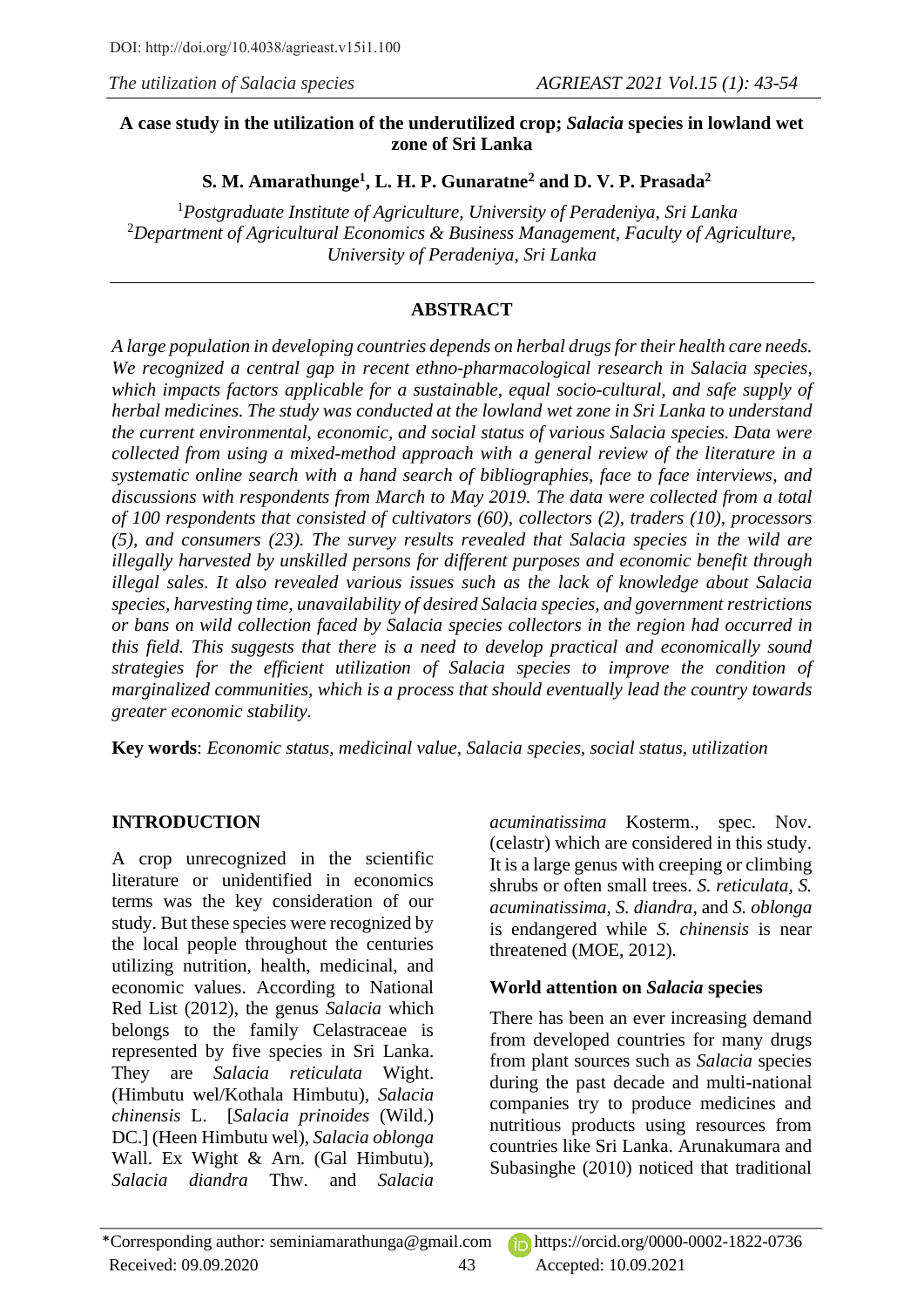practitioners are eager to find out the most effective parts of the plant for different health care purposes and continue to use them even without the proof provided by standard clinical trials. According to them, at least two Sri Lankan plants (*S. reticulata* and *S. prinoides*) have been patented due to pharmaceutical potential in producing antidiabetic drugs.

Countries like Japan and United States have investigated *Salacia* species and several publications have also been made without any reference to Sri Lankan participation (Pushpakumara *et al*., 2002).

### **Medicinal importance of** *Salacia* **species**

According to Morikawa *et al.* (2015) *Salacia* species play a momentous role in diabetic control worldwide for thousands of years, and it has now become a subject of broad studies for diabetes control and management. Even at present, studies continue on the *Salacia* species to investigate their potential capabilities in controlling diabetes and management.

Katalanol is the most active component in the aqueous extracts of *Salacia reticulata*, which are traditionally used in India, Sri Lanka, and Thailand to treat diabetes (Yoshikawa *et al*., 1997, Yoshikawa *et al*., 2002). Dried roots and stems in powders are used in medicinal preparations such as decoction or tea prepared by boiling the powders in water. The roots and stems of *S. reticulata* and the roots of *S. oblonga* are specific remedies for the initial stages of diabetes in the traditional Ayurvedic medicine (Ratnasooriya *et al*., 2003; Flammang *et al*., 2006; Arunakumara and Subasinghe 2010; Basu *et al*., 2013).

Sharmal *et al.* (2010) stated that *S. oblonga*  contains Salacinol and Katalanol which are a-Glucosidase inhibitors. Arunakumara and Subasinghe (2010) reported that *S. chinensis* also shows α-glucosidase inhibitory activity.

### **Threaten condition of** *Salacia* **species in Sri Lanka**

According to Keeragalaarachchi *et al.* (2016), Kothala Himbutu has high demand in the national and international markets. Therefore, people uproot them from the wild on a large scale. The decline of *Salacia* species can be attributed to the effects of habitat destruction and modification for farming, forestry, and herbal trade collectors and natural changes to the forests.

## **The economic value of** *Salacia* **species**

In many parts of the Sri Lankan wet zone particularly in the adjoining forest are the wild collection of *Salacia* species used mainly by the poor in their livelihood activity and a key source of cash earnings for these groups. *S. reticulata, S. oblonga,* and *S. chinensis* are very similar in appearance; they are misleadingly used in traditional medicinal practices. Due to that, *S. reticulata* is overused and also *S. oblonga, S. chinensis* misleadingly used to treat diabetes.

The *Salacia* species industry in Sri Lanka has a huge potential in developing into a major agri-business in Sri Lanka where an ever-increasing demand exists due to the expanding tourism industry and medicinal industry and herbal drug industry. However, the *Salacia* species industry is being constrained, particularly by its high demand and low supply. The value addition has been recognized as the sole and promising solution. This survey will help to build the economic importance of *Salacia* species in Sri Lanka. Therefore, the conservation of this valuable plant is very important before reaching endangered Sri Lanka. This conservation program will help to conserve this valuable plant not only in Sri Lanka but also in other countries as well. In this background, this study was carried out to evaluate the socio-economic relationship of *Salacia* species in relation to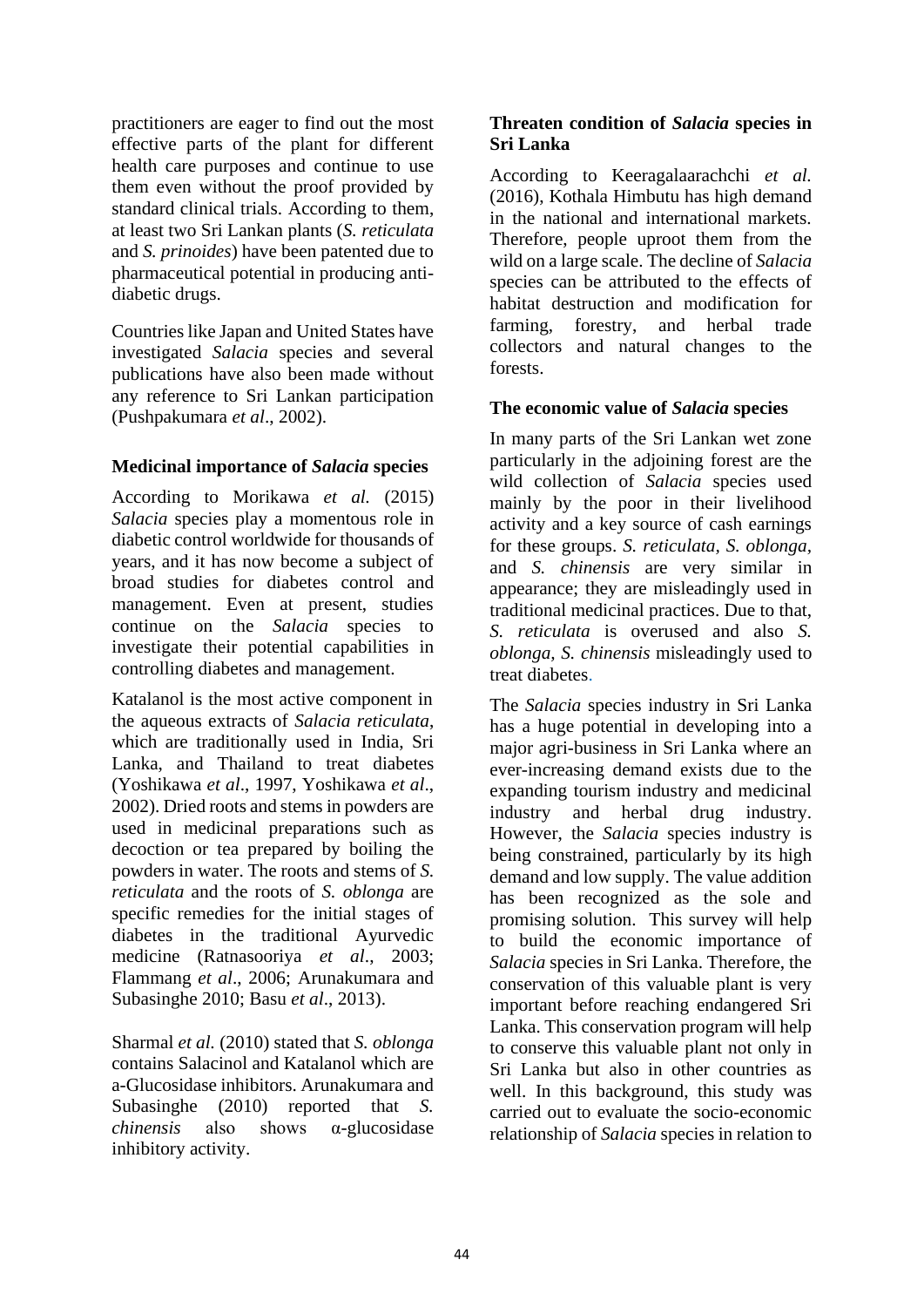the exploitation and conservation of *Salacia* species. This study also aims at emphasizing the greatest importance of the investigation of *Salacia* species that have not been the subject of socio-economic studies, although their popular uses have been reported.

### **MATERIALS AND METHOD**

A unique feature of the wet zone in Sri Lanka in which the study was conducted is a high degree of endemism. Wet lowlands have the highest number of endemic plant species among all the climatic zones than the other regions in Sri Lanka (Peeris, 1975; Gunatilleke and Gunatilleke, 1990). Lowland wet zone represents the area below 1,000 m in elevation, and also it spreads in the southwestern quarter of Sri Lanka. Colombo, Gampaha, Kalutara,

Galle, Matara, Kegalle districts, and part of Ratnapura belong to lowland wet zone (Gunatilleke and Ashton, 1987b; Ministry of Forestry and Environment, 1999), and the study was carried out in these areas. Plant species of the lowland wet zone of Sri Lanka is largely distributed in the tropical lowland rainforests below 1,000 m altitude. These forests have a seasonal wet climate. Mean annual rain fall is  $2,500$  mm  $-5,000$ mm without prominent dry spell, and mean annual temperature is  $27 \degree C$  at sea level in lowland wet zone.

Three districts from the Western province, two districts from Sabaragamuwa province, and two districts of the Southern province (Figure 1) were considered for the study and a mixed-methods approach was employed to collect the data.



Figure 1: Map showing the study area in the south-west of Sri Lanka

A general review of the literature available based both on a systematic online search, and a search of bibliographies was conducted. It used to receive an idea about and current environmental, economic, and social status with the availability of raw materials or value-added products of *Salacia* species at respective village markets, and at their household premises. The way of contribution of *Salacia* species to medicine and household income generation also were addressed.

Since too little was identified of the population beforehand (due to the absence of secondary sources) to consent for (stratified) random sampling, had to use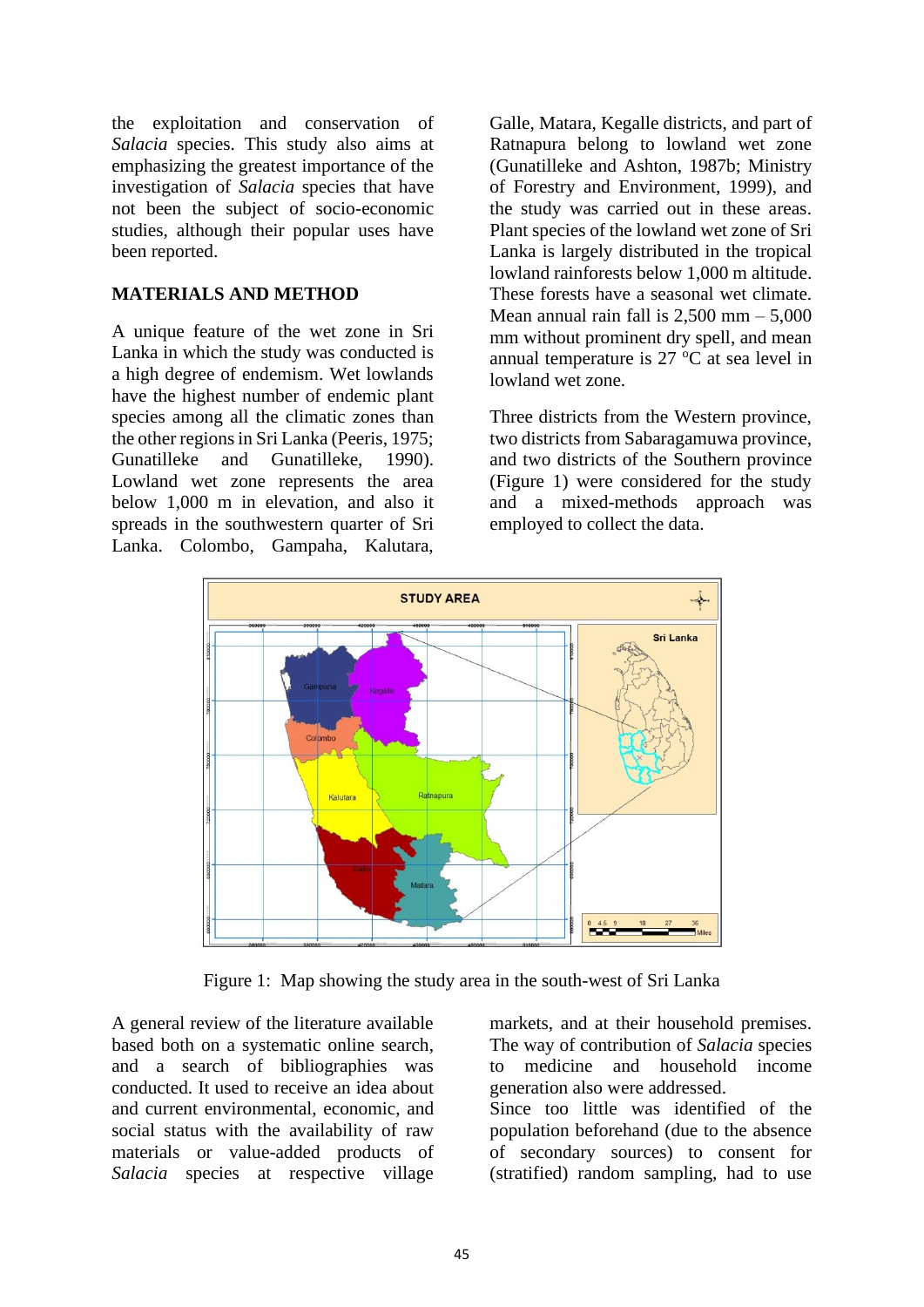non-probabilistic sampling methods (Barry, 2007). A 'quota' method was used in blend with the snowball method.

A semi-structured questionnaire survey using people-centered model was carried out randomly using a population sample of hundred people including medicinal plant cultivators/farmers/producers (60), medicinal plant collectors (2), middlemen/drug sellers/traders/Ayurvedic doctors (10), drug manufacturers/processors (5), and herbal raw material suppliers/consumers (23) in districts of lowland wet zone of Sri Lanka. The survey method and Key Informant Interviews (KIIs) were used to collect secondary data involved with visiting the team of researchers to the selected locations where the product is growing, collecting, trading, and selling, which has supported to investigate the products, prices, places, and promotions of *Salacia* species raw materials and/or value products of it. The results of the semistructured questionnaire survey were statistically analyzed using the SPSS (version 17.0) software calculating data with mean values and standard deviation. Significant differences were determined at p-value = 0.05. To analyze data and information collected were analyzed by using descriptive statistical methods such as bar charts and tables.

# **RESULTS AND DISCUSSION**

### **(A) Evaluation of the socio-economic relationship concerning the exploitation and conservation of** *Salacia* **species**

### *(1) Demographic characterization of the sample population*

Sixty percent are cultivators, 23% are consumers, 10% are drug sellers, 5% are drug manufacturers, and 2% are *Salacia* species collectors who have participated in the survey. The trade-in medicinal plants in Sri Lanka can be characterized as oligopolistic in nature, owing to only a few

large industrial consumers and traders. More than 75% of medicinal plant producers, medicinal plant collectors, and manufacturers of herbal raw materials belong to the age group of more than 50, 20% belong to the age group of 30-50, and 5% belong to the age group of 18-30. Ninety percent of them are male, and 10% of them are female, who do this as a parttime work to raise money for households. Sixty percent of them have more than 20 years, 20% of them have 10-20 years, 15% of them have 5-10 years, and 5% of them have 0-5 years of experience in their relevant fields.

# *(2) Training on Salacia species*

The total contribution to the national economy of *Salacia* species is small, but their value per weight is highest among traded plants. Due to the lack of training in the trade of *Salacia* species in terms of product transactions with fair markets and market rules, many farmers do not have a good understanding of the trade of *Salacia* species, while they had adequate initial capital to a business.

## *(3) Education level for Salacia species trade*

The finding of the survey revealed that the standard of education of traders was much higher than that of producers and it was those persons who had a better education history compared to others who were traders of *Salacia* species. Entrepreneurial abilities, risk-taking capacity, and education level are several significant considerations in determining the potential of individuals to dominate incomegenerating practices (Hishe *et al*., 2016).

# *(4) Identification ability of Salacia species*

Most of the Ayurvedic medicinal plant industry people have knowledge and recognition ability only on Kothala Himbutu and Heen Himbutu. Even though most of them knew on endangered status of Kothala Himbutu, not try to cultivate any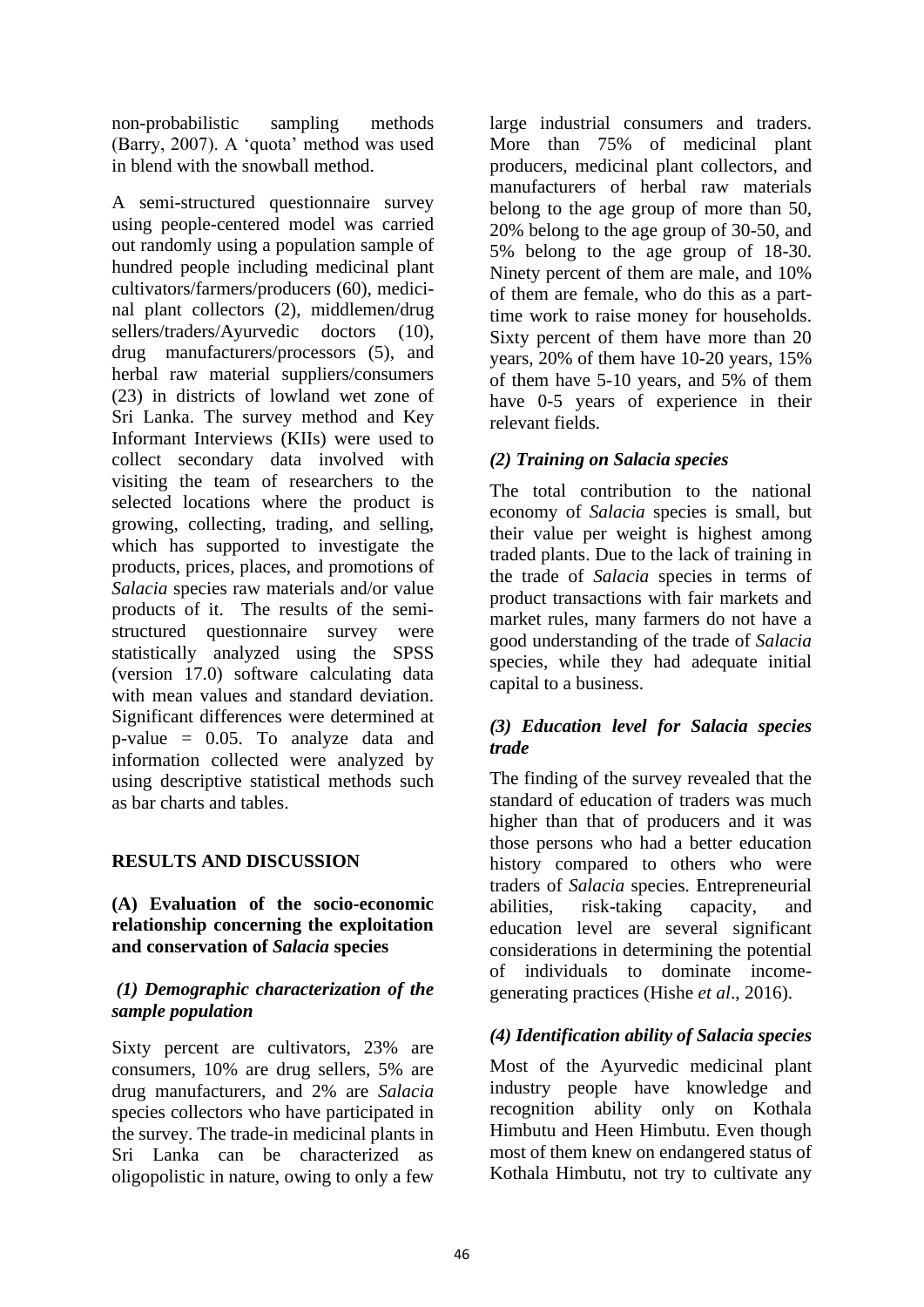Himbutu species for the future generation. Most people have diabetes in the present society, and they also prefer to take Ayurvedic products with Kothala Himbutu other than western medicine. Hence, we must aware general people about the significance of the Kothala Himbutu plant. According to the information from medicinal plant cultivators, medicinal plant collectors, and herbal raw material suppliers in the Angunukolapelessa area sell high amounts of Himbutu species. Stem bark in the mature growth stage is the part of the Kothala Himbutu plant people use for medicines.

# *(5) Overexploitation of Salacia species*

The findings showed that numerous problems were commonly faced by *Salacia* species collectors, such as lack of information regarding *Salacia* species, harvesting period, and unavailability of the desired *Salacia* species, and legal constraints on wild selection. These species have achieved the status of nearthreatened/threatened due to over exploitation, unauthorized export and habitat loss.

## *(6) Reasons that attracted to industry of Salacia species*

The majority of the farmers (40%) has attracted to this industry because of selfinterest. Fifty-seven per cent of farmers have joined the industry through motivation from friends. There were 7% of farmers attracted to the industry through the information obtained from newspaper articles.

## *(7) Cultivation and harvesting Salacia species*

Many collectors gather herbal raw materials and do not try to re-cultivate the product. According to the knowledge obtained, the best cultivation approach for Himbutu species is seed propagation. The criteria for effective viable cultivation practices are to manufacture high-quality

herbal medicines utilizing methods of low input cultivation while accepting that the commodity must reach a highly competitive foreign market (Hishe *et al*., 2016).

Much of the time, the whole *Salacia* plant is collected from planted areas. Without injuring or destroying the specific tree or plants, *Salacia* species may be collected and most stem bark is the component that is harvested. It may have a negative effect on the species by extracting a whole individual plant to remove the medicinal properties of the *Salacia* species. They primarily differentiate plants that are similar to Kothala Himbutu by the external appearance of the fruit. Because of the more or less identical morphology, it is challenging to find these plant species mature enough to collect and differentiate Kothala Himbutu from other *Salacia*  species. Resource ownership was unknown and the first come first serve basis was practice and according to the survey findings, 60% of *Salacia* species in the wild are illegally collected in the area by less eligible citizens for various purposes and economic benefits by illegal sales.

Herbal raw material consistency and extraction sustainability are directly related to how plants are processed (Hishe *et al*., 2016). The collection of materials is indiscriminate, and there was hardly any control. This is taken into consideration and must make provision to increase awareness, and the importance of sustainable collection, and cultivation practices to maintain the community's long-term livelihood. In this regard, educational programs should be launched to address the issue of sustainable harvesting and the possibility of cultivating *Salacia* species; otherwise, harvesting wild trees would be increased. Further, there is a need for a program that focuses on extending assistance to the collectors and local dealers, introducing methods to a consistent supply of high quality, well-preserved material to purchasers while sharing information engaged in the process.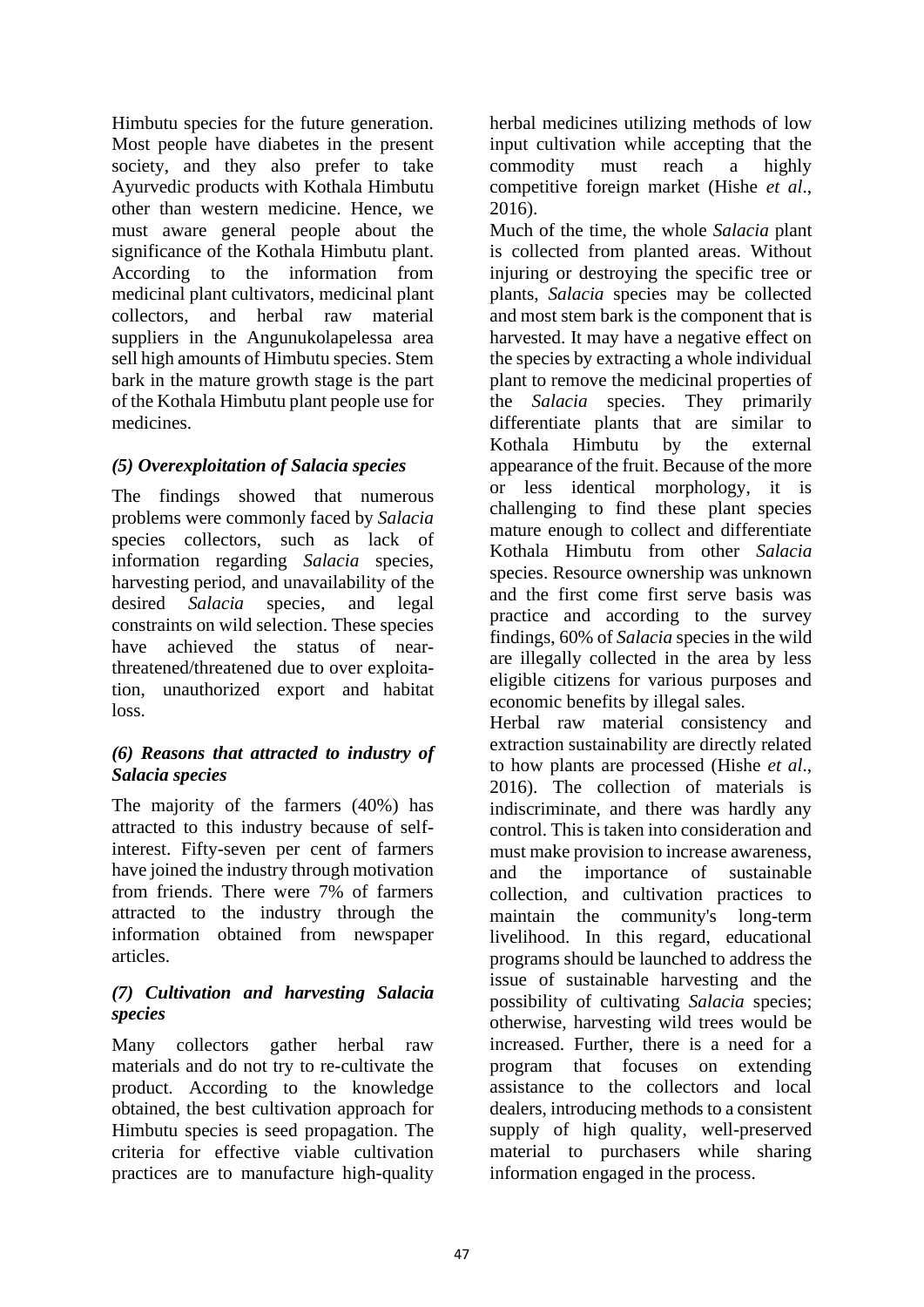Demand for an uninterrupted and unchanged supply of medicinal plants and a rise in the amount of medicinal plant species in production with the expansion of the decline of forest supplies is an important strategy for fulfilling growing demand (Hishe *et al*., 2016).

## *(8) Adulteration of Salacia species*

The most significant knowledge obtained from them was that for their Ayurvedic goods, the buyers use certain plants that are close to Kothala Himbutu to confuse consumers and do not match the price charged for the raw materials. Since collection is still more widespread than cultivation, there are also enormous variations in the nature of raw materials. Adulteration of other plants is often performed with the motive of rapid financial benefit. The most useful knowledge obtained from collectors was that the buyers for their Ayurvedic arrangements to fool the common people adulterate the Kothala Himbutu from the other organisms of the genus.

Most of the time, people get raw materials from the Colombo area. They test Kothala Himbutu raw material before manufacturing Ayurvedic finished goods due to many adulterants of Kothala Himbutu, which affect the quality of Ayurvedic finished product.

### *(9) Supply of raw materials of Salacia species*

Naturally or wild-grown crops with limited supplies were mainly used for home storage to sell later. Commercial cultivation was used for own consumption and part of harvest shared with social networks; neighbors, relatives, and friends. Further, farmers used four main marketing strategies: roadside stalls (seasonal), informal village collection centers, weakly fair at suburb town and traditional village fair to sell their products, including a considerable quantity of *Salacia* species. Wild collectors are only functioning seasonally and eyeing to collect demanded wild-grown *Salacia* species.

According to the details obtained from the survey, the mean annual quantity/volume of raw materials of the *Salacia* species requested is more than 1,000 kg and the mean annual quantity/volume of raw materials of the *Salacia* species requested is less than 1,000 kg in the Colombo field.

There was a rise in the amount of pharmaceutical goods produced with *Salacia* species sold in developed countries, much of which did not take due account of the health needs of these countries, suggesting obvious cases of misguided priority at the cost of their residents. These Ayurvedic finished products, such as Kothala Himbutu tea bags, have a high demand for social profits on the market.

## *(10) Mode of transport and drying, packaging, and storage of Salacia species*

The plurality of producers of *Salacia* species (63%) in the study region used their motorcycles to deliver their goods to alternate markets. Around 20% of distributors used three-wheeler and foot cycles, respectively, while 15% used a small lorry to deliver them on foot and the remaining 2%.

They sun-dry the harvest, after harvesting in order to, maintains the quality of the raw materials. The packaging is generally plain, utilizing locally accessible and free items such as newspaper wrappings, plastic packages, and recycled glass bottles according to Hishe *et al.* (2016).

### **(B) Contribution of** *Salacia* **species to the economy of Sri Lanka**

The importance of medicinal plants to the economy of developing countries like Sri Lanka remains critical and strategic. Even though, as a developing country, the production of Ayurvedic products from *Salacia* species and exporting them to developing countries is very difficult because the medicinal plant trade in Sri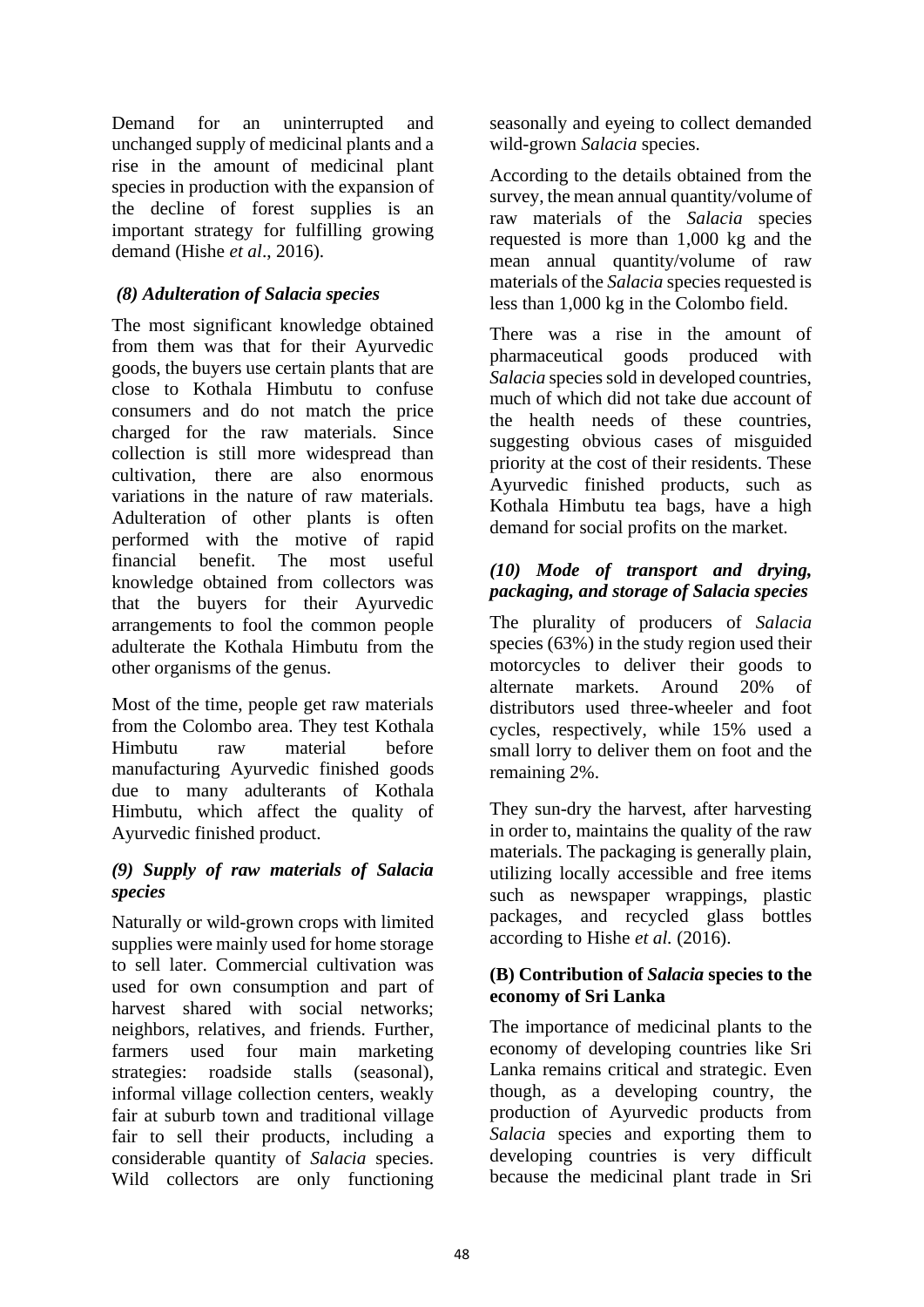Lanka is unorganized. The current practices are unsustainable unscientific too.

Medicines are the key roles in the maintenance of a healthy population that drives and sustains the economy of a country. In the long run, this will attract investors to the area of production of pharmaceuticals to invest their resources. In the other side, while improving the country's economic position, the healthcare distribution infrastructure would be strengthened by rendering critical pharmaceuticals accessible to the bulk of the people at reasonable rates. Most of them collect Himbutu plants in matured stage around the whole year within one day per week about 1-5 kg as individuals to get 200- 600 Sri Lankan rupees per kg. The average cost of production and marketing of the drugs containing Kothala Himbutu is less than 50,000 Sri Lankan rupees, according to the information obtained (Table 1).

Table 1: Percentage of response for the mean cost (Rs.) of production and marketing of the drugs containing Kothala Himbutu (Sample size = 100)

| Mean cost (Rs.) of production and marketing of Response $(\%)$<br>the drugs containing Kothala Himbutu |    |
|--------------------------------------------------------------------------------------------------------|----|
| 50,000                                                                                                 | 69 |
| >50,000                                                                                                | 31 |

The mean cost of Kothala Himbutu containing drugs is more than 500 Sri Lankan rupees from Sri Lanka (Figure 2).

The mean quantity purchased from the Kothala Himbutu plant drug producers is more than 500 kg (Table 2).

Table 2: Percentage of response for mean quantity (kg) of Kothala Himbutu plant you purchased (Sample size  $= 100$ )

| Mean quantity (kg) of Kothala | Response $(\% )$ |
|-------------------------------|------------------|
| Himbutu plant you purchased   |                  |
| $0-500$                       | 38               |
| >500                          | 62               |

The mean production cost per capsule per tea bag (Figure 3) comprising Kothala Himbutu is more than 100 Sri Lankan rupees per capsule per tea bag.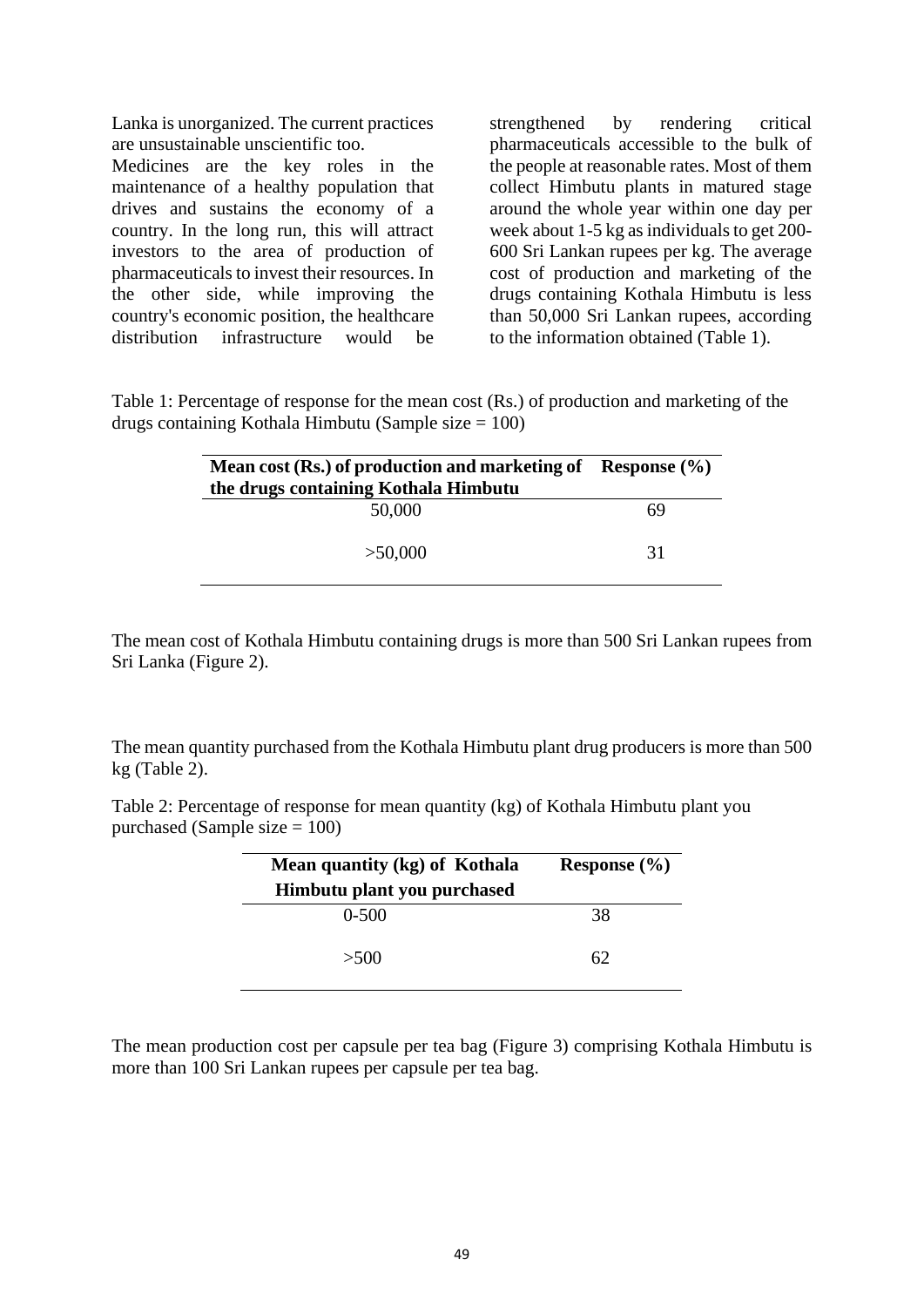

Mean cost of drug-containing Kothala Himbutu (Rs.)

Figure 2: Response for a mean cost of drug-containing Kothala Himbutu



Mean cost of production per capsule/tea bag (Rs.)

Figure 3: Response for mean cost of production per capsule/tea bags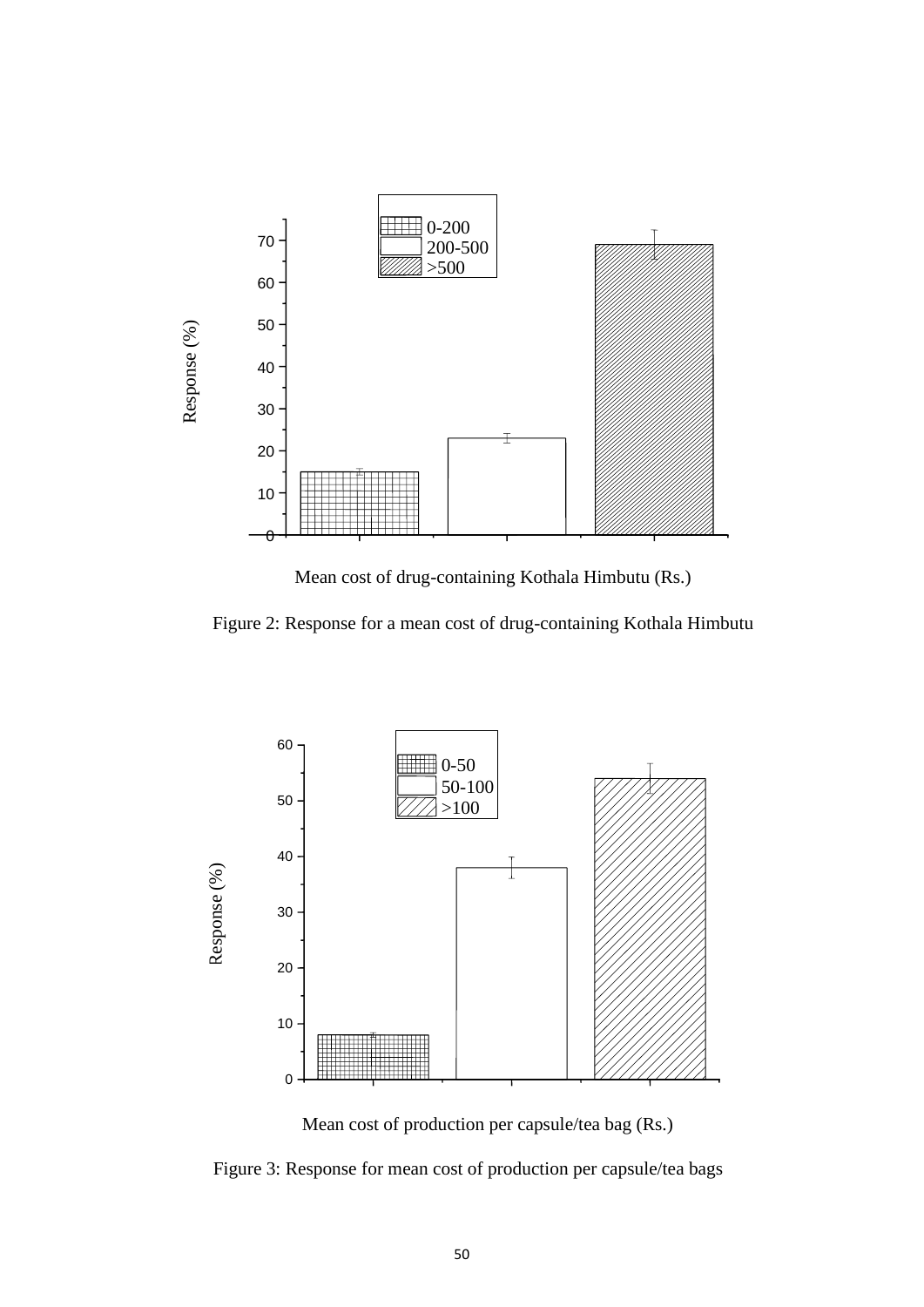Therefore, the average total income of the drug-containing Kothala Himbutu is over 50,000 Sri Lankan rupees (Table 3).

Table 3: Percentage of response for mean total income (Rs.) received by the drug-containing Kothala Himbutu (Sample size  $= 100$ )

| Mean total income (Rs.) received by the drug | Response $(\% )$ |
|----------------------------------------------|------------------|
| 50,000                                       | 38               |
| >50,000                                      | 69               |

The average selling price is increasing and the average quantity per year decreased from 2009 to 2019 (Figure 4).



Figure 4: Mean selling price versus mean quantity per year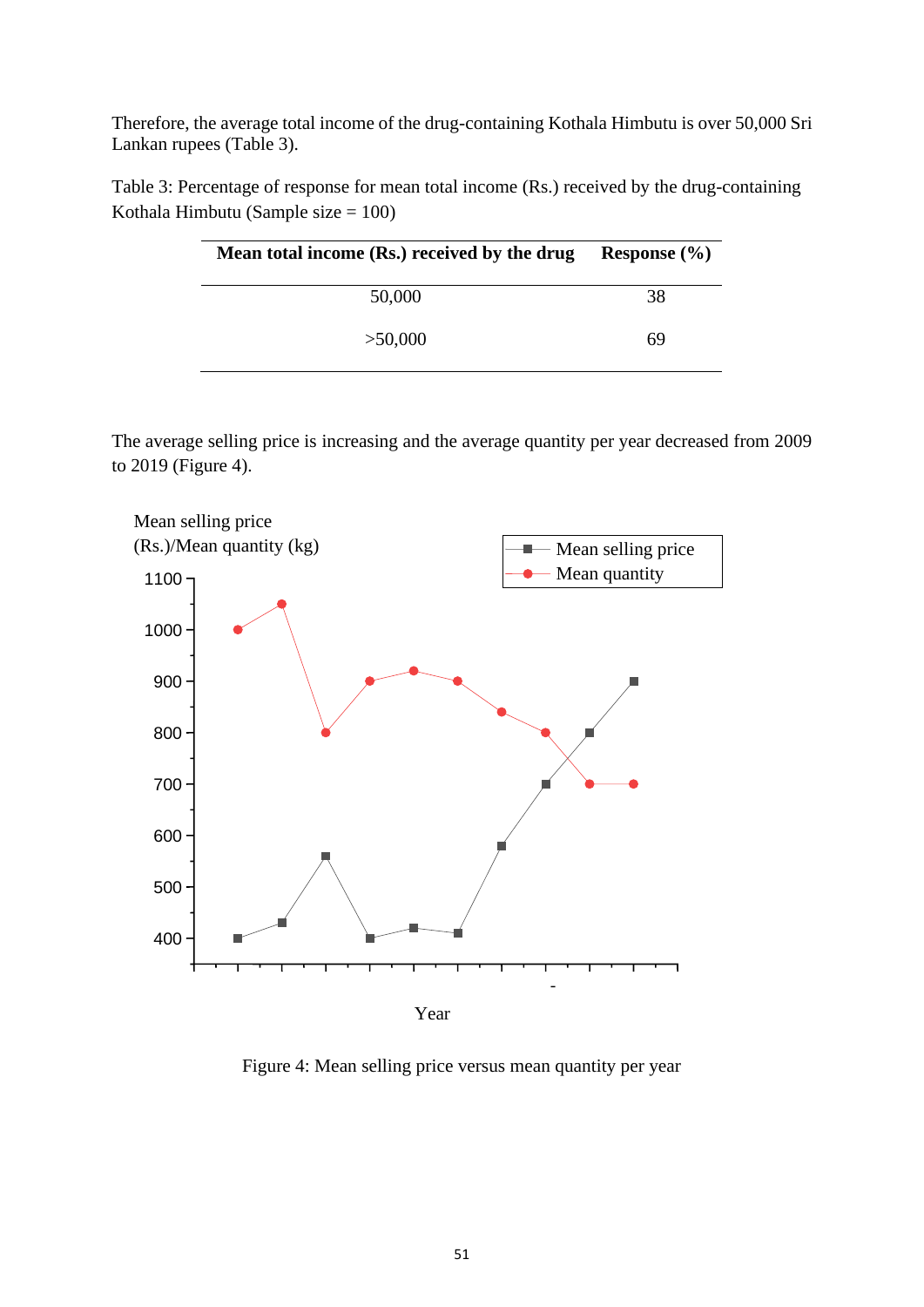Some people are used to make cups out of heart wood and keep water over night for drinking as a remedy for diabetes. The circular ring pattern on the wood makes it attractive. According to a traditional formula passed on in an oral tradition to members of the family of the Ayurvedic physician, local people use *S. reticulata* as herbal tea (Kothala Himbutu tea) by steeping a tea bag of the herbal mixture in boiling water and ingesting. It is possible to distribute Ayurvedic properties of Kothala Himbutu among the general public.

The main challenge for the market for these Ayurvedic raw materials is that they do not have adequate supply for demand and, therefore, there is a need to balance consumption and conservation. Recently, the development of Ayurvedic herbal products from the *Salacia* species has increased and depends on the raw material supply volume. Strengthening the specifications and quality for Ayurvedic medicinal products developed from *Salacia* species, as requested by the international markets, could contribute to the availability and accessibility of successful medicinal products in the local market.

There are opportunities to improve the position and income of the poor by improving their power to negotiate prices, provide stable markets for their products, or create opportunities for local-level valueadded processing. Employment in cultivation could boost income security, health standards, and connectivity to more formal agricultural technology.

### **(C) Conservation/recovery and management of** *Salacia* **species in lowland wet zone of Sri Lanka**

#### *a) Manage the species on forest patches*

This would be an expensive operation but many other native species, both plant and animal, would benefit, including other endangered species. For example, *Salacia* species could be transferred to suitable habitats. However, seed probably takes at least 5 to 7 months to germinate and grow into a plant, and it may take that long to determine whether the species has been successfully established.

### *b) Protect plants at carefully selected sites in an attempt to represent the full range of remaining genetic diversity*

i) Contact landowners and encourage conservation **-** All landowners should be informed of the presence of *Salacia* populations on their property. Private landowners should be informed of the options for legal protection.

ii) Seek legal dedication **-** Such dedications can usually be made by private or public landowners, and thus they do not require the transfer of property rights. If established, such land owners should provide management for the habitats and plant communities associated with the *Salacia* species allow monitoring access. The Government should regulate the collection of *Salacia* species from the wild, the Government should prohibit the collection from the wild of threatened *Salacia* species except for propagation purposes, Ministries of Agriculture, Health and Trade, should develop and co-ordinate a programme to improve the techniques for harvesting and storing *Salacia* species and preparing their products.

iii) Conduct management assessment of public and private lands - Survey all extant *Salacia* populations for ecological conditions maintaining *Salacia* species and assess and identify management needs. Specific management problems should be identified and resolved, and determinations should be made as to the recovery potential of each site. Design new Medicinal Plant Conservation Areas (MPCAs) for *Salacia* species where, the area itself is not under threat and subject to the dynamics of the system and the extent of human pressure.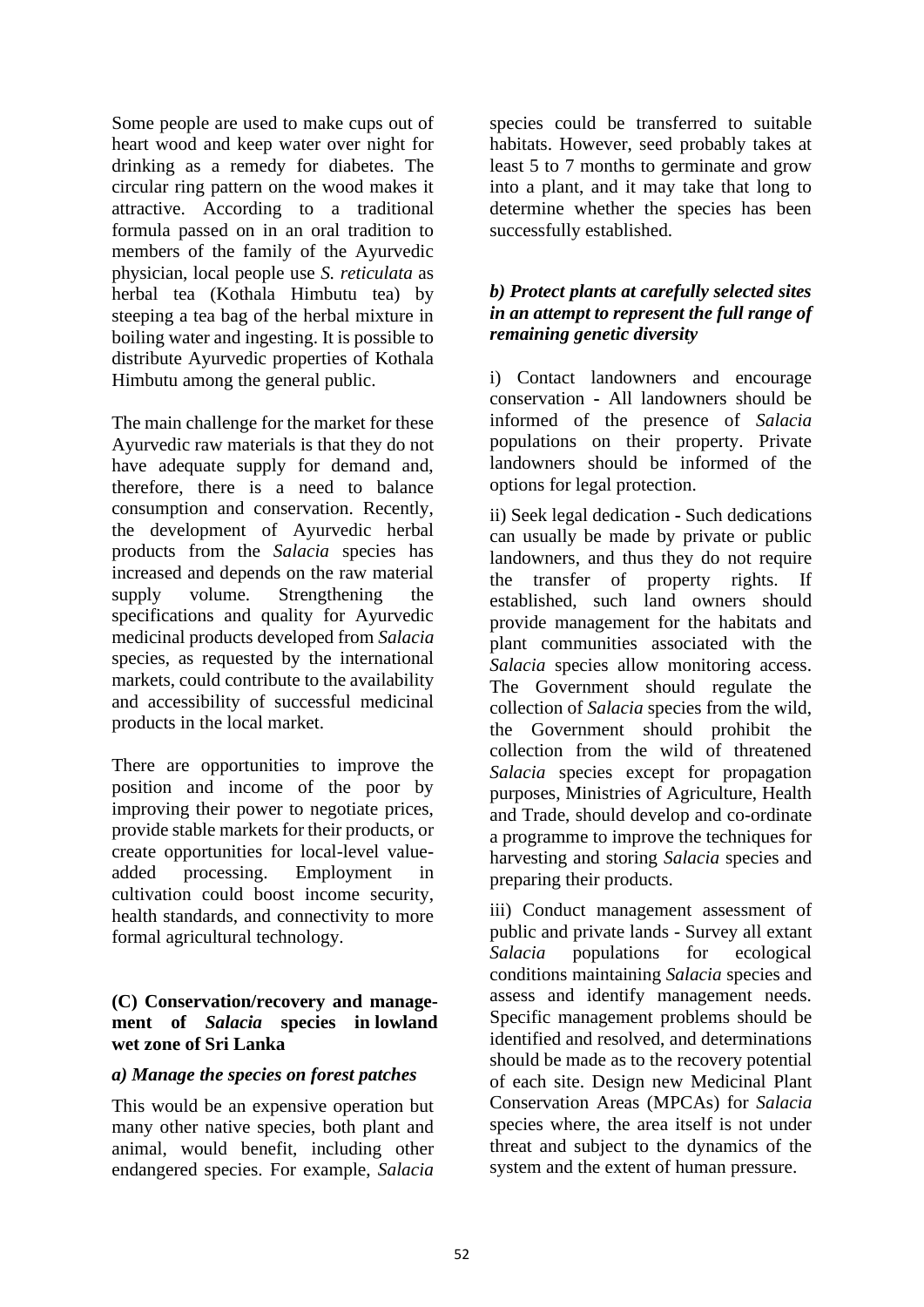### *c) Fully protect plants from herbal trade collectors and other destructive animals at all sites*

Effective advocacy would be needed for sites on private land and some sites may be beyond saving, for example sites where only dead plants have been found in recent years.

### *d) Maintain the species in cultivation*

Most *Salacia* species can be maintained in cultivation

### **CONCLUSIONS**

This study aims at emphasizing the greatest importance of the investigation of *Salacia* species that have not been the subject of socio-economic studies, although their popular uses have been reported. The findings of the study led to conclude that prompt action is required for sustainable utilization, conservation, and scientific validation of available knowledge on *Salacia* species before they are allowed to use industrially. The collection is not systematic and controlled, and as a result these species have come into destroyed collection, non-grading and improper care in drying and storage.

The study provides the information with a practical example of economic potential and research on these species, which may help policy planners at the national and international levels connect livelihood and socio-economic development with conservation of this natural resource. It can be concluded that *Salacia* species are in a reasonable position to capitalize as a source of addressing Ayurvedic medicine and income security.

### **REFERENCES**

Arunakumara, K.K.I.U. and Subasinghe, S. (2010). *Salacia reticulata* wight: a review of botany, phytochemistry and pharmacology. *Tropical Agricultural Research and Extension*, 13(2): pp 41-47.

Barry, I.N. (2007). *A Value Chain Analysis for the Sri Lanka Rambutan Subsector.*  Research report No.2. International center for underutilized crops, Colombo, Sri Lanka. pp 55.

Basu, S.I., Pant, M. and Rachana. (2013). *In vitro* antioxidant activity of methanolicaqueous extract powder (root and stem) of *Salacia oblonga*. *International Journal of Pharmacy and Pharmaceutical Sciences*, 5(3), pp115-118.

Flammang, A.M., Erexson, G.L., Mecchi, M.S. and Murli, H. (2006). Genotoxicity testing of a *Salacia oblonga* extract. *Food and Chemical Toxicology*, 44: pp 1868– 1874.

Gunatilleke, C.V.S and Ashton, P.S. (1987b). New light on the plant geography of Ceylon II. The ecological biogeography of the lowland endemic tree flora. *Journal of Biogeography*, 14: pp 295–327.

Gunatilleke, I.A.U.N. and Gunatilleke, C.V.S. (1990). Distribution of floristic richness and its conservation in Sri Lanka. *Conservation Biology*, 4: pp 21-31.

Hishe, M., Asfaw Z. and Giday M. (2016). Review on value chain analysis of medicinal plants and the associated challenges. *Journal of Medicinal Plants Studies*, 4(3): pp 45-55.

Keeragalaarachchi, K.A.G.P., Dharmadasa R.M., Wijesekara, R.G.S. and Kudavidanage, E.P. (2016). Natural antidiabetic potential of *Salacia chinensis* L. (Celastraceae) based on morphological, phytochemical, physico-chemical and bioactivity: A promising alternative for *Salacia reticulata* Thw. *World Journal of Agricultural Research*, 4(2), pp 49-55.

Ministry of Forestry and Environment (1999). *Biodiversity Conservation in Sri Lanka – A framework of Action.* Ministry of Forestry and Environment, Sri Lanka.